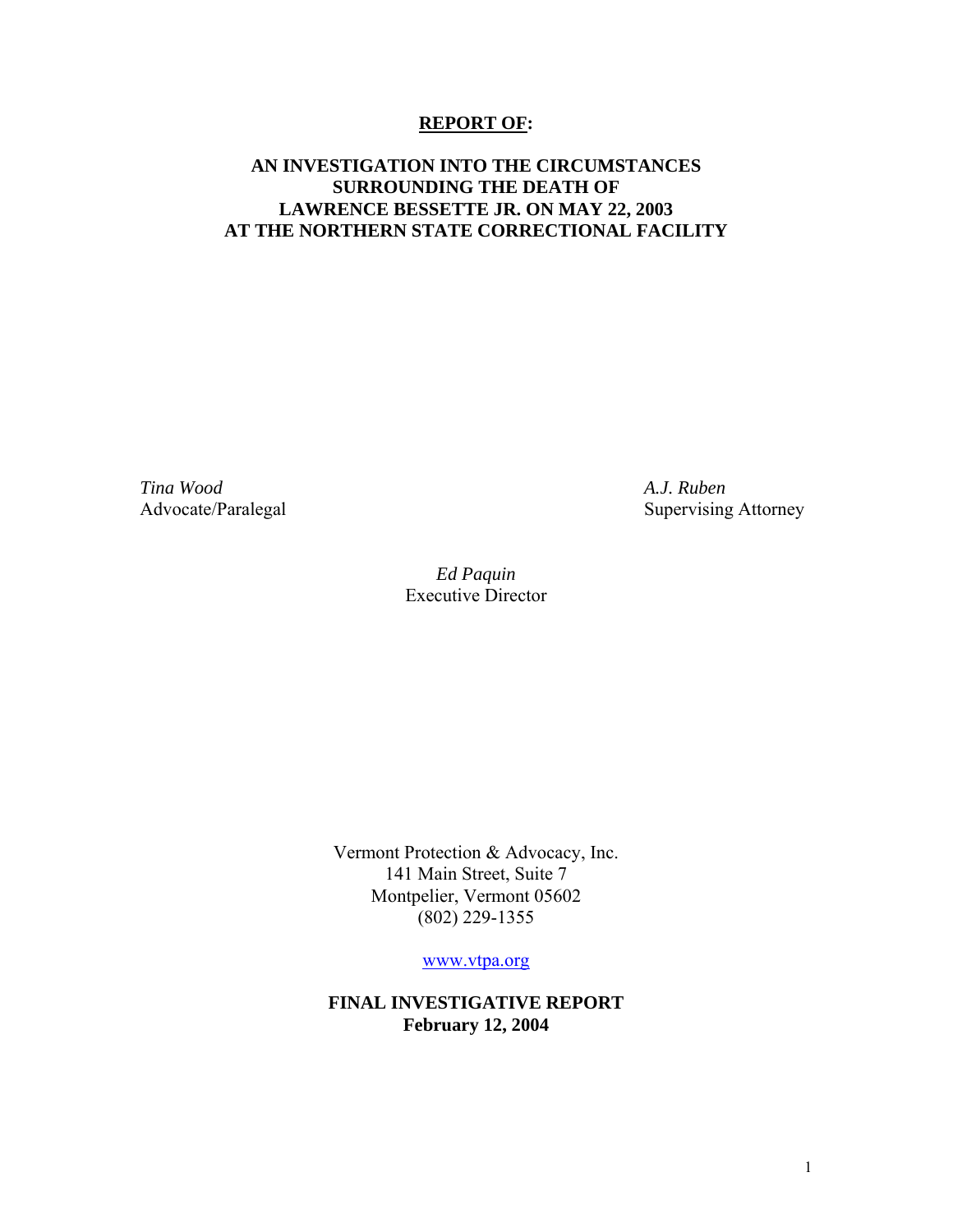# **TABLE OF CONTENTS**

| $I_{\cdot}$ | Summary                                                                                                                                                                                           | 03                   |
|-------------|---------------------------------------------------------------------------------------------------------------------------------------------------------------------------------------------------|----------------------|
| II.         | Background                                                                                                                                                                                        | 04                   |
|             | Lawrence Bessette Jr.<br>a.<br>$\mathbf{b}$ .<br>Northern State Correctional Facility<br>Chittenden Regional Correctional Facility<br>$\mathbf{c}$ .<br>Vermont Protection & Advocacy, Inc.<br>d. | 04<br>04<br>05<br>05 |
| III.        | Circumstances Surrounding the Death of Mr. Bessette                                                                                                                                               | 05                   |
|             | Sequence of Events at CRCF<br>a.<br>Sequence of Events at NSCF<br>b.                                                                                                                              | 05<br>08             |
| IV.         | Investigations into the Death of Mr. Bessette                                                                                                                                                     | 10                   |
|             | Vermont Department of Corrections<br>a.<br>$\mathbf{b}$ .<br><b>Vermont State Police</b><br>Vermont Chief Medical Examiner's Office<br>$\mathbf{c}$ .<br>d.<br>Vermont Protection & Advocacy Inc. | 10<br>10<br>10<br>10 |
| V.          | Findings and Conclusions                                                                                                                                                                          | 11                   |
| VI.         | <b>Expert Opinion</b>                                                                                                                                                                             | 16                   |
| VII.        | Recommendations                                                                                                                                                                                   | 17                   |
| VIII.       | Conclusion                                                                                                                                                                                        | 18                   |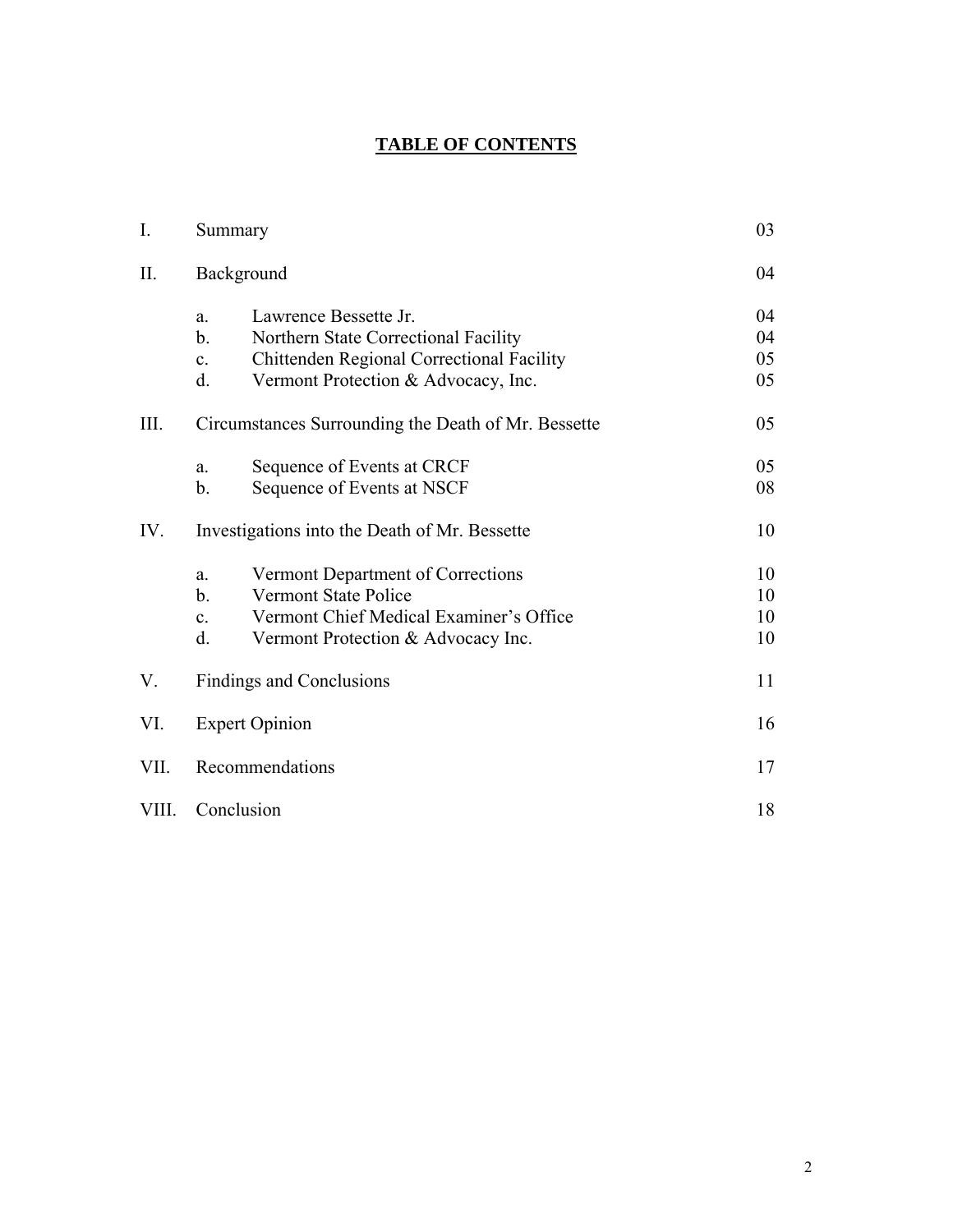# I. **SUMMARY**

This report presents the results of the investigation conducted by Vermont Protection  $\&$ Advocacy, Inc. ( $VP&A$ ), into the circumstances surrounding the suicide death of Lawrence Bessette Jr. on May 22, 2003, at the Northern State Correctional Facility in Newport, Vermont.

Since early in 2002, VP&A has been monitoring conditions facing Vermont's disabled inmates. The results of this investigation into the circumstances of Mr. Bessette's death are relevant to concerns raised by many prisoners, their family members, and advocates regarding the mental health treatment and environment facing Vermont inmates today.

This report details systemic failures on the part of two correctional facilities which together created circumstances that may have contributed to Mr. Bessette's suicide. This report focuses on specific rules, policies and protocols, issued by the Department, with authority over its contractors, which were violated during Mr. Bessette's short period of incarceration. These rules, policies and protocols are in place in order to protect inmates and assure their humane and appropriate treatment. When these rules, policies and protocols are violated or ignored, as they were in Mr. Bessette's case, the consequences are tragic.

VP&A intends this report to provide specific evidence of systemic failures which account for the environment and circumstances in which Mr. Bessette was not provided adequate mental health evaluation and treatment while incarcerated and subsequently committed suicide. Based on continued monitoring of conditions facing Vermont's disabled inmates, VP&A believes that the environment, circumstances, and weak enforcement of rules, policies and protocols affecting disabled inmates continues to be a source of serious risk to those inmates' well being. Recommendations are made at the conclusion of this report which, if implemented, VP&A believes will assist in preventing similar future suicides and other harm to Vermont's disabled inmate population.

On May 11, 2003, Mr. Bessette was transferred from the Chittenden Regional Correctional Facility (CRCF) in South Burlington, Vermont, to the Northern State Correctional Facility (NSCF) in Newport, Vermont. Mr. Bessette had been on 15-minute checks<sup>[1](#page-2-0)</sup> quite frequently during his 12-day stay at CRCF. Once he was moved to NSCF, Mr. Bessette was placed on 15-minute checks by the shift supervisor for three days until seen by a mental health contractor, who removed him from the 15-minute checks on May 13, 2003.

<span id="page-2-0"></span> <sup>1</sup> Department of Corrections Protocol 361.01.13 IV. Definitions, Special Suicide Watch *is a level of watch characterized by very close, nearly continuous, observation; documentation at 15 minute intervals.*  Standard Suicide Watch *means physical checks at staggered or irregular intervals not to exceed every 15 minutes; documentation as observation occurs.*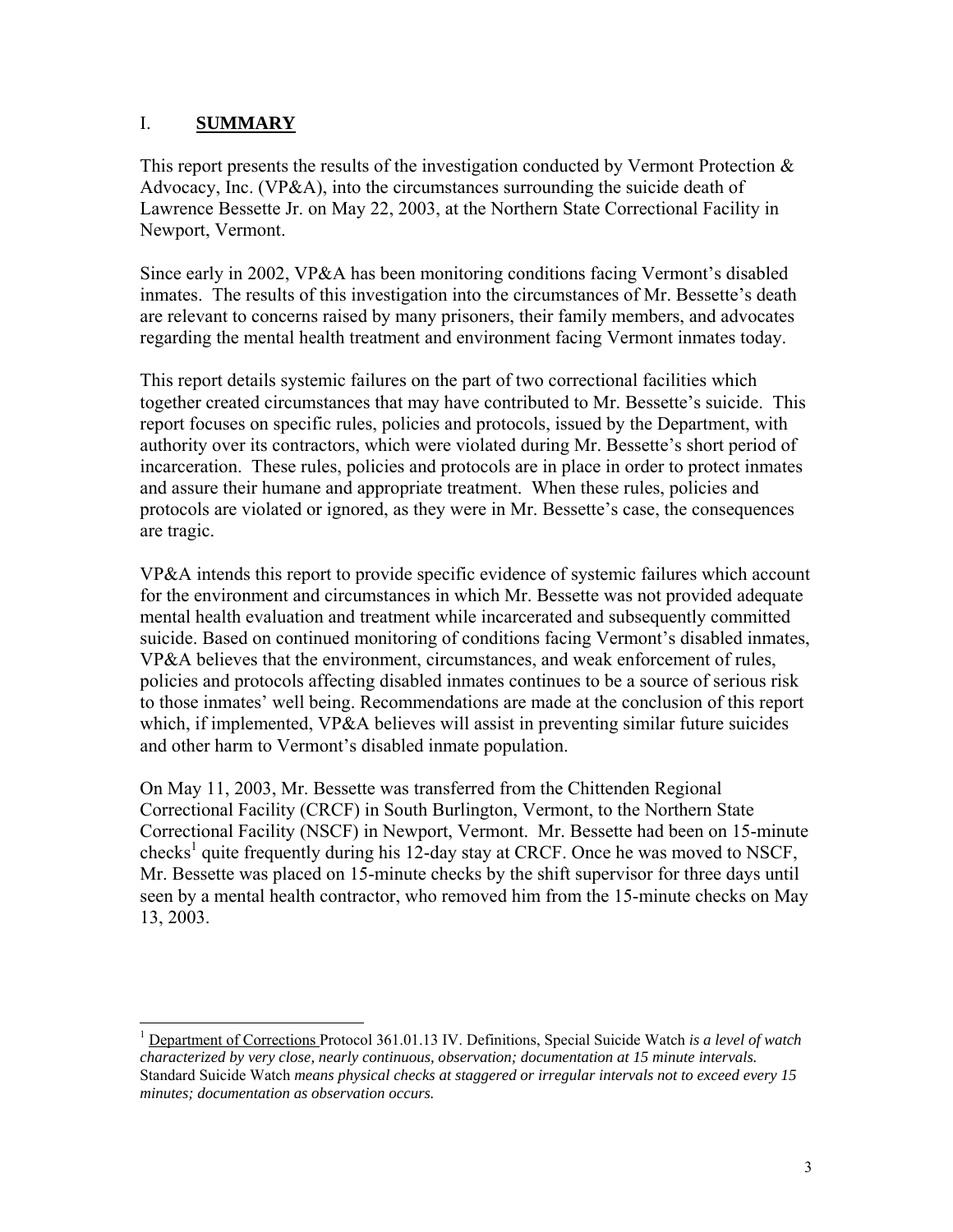On May 16, 2003, Mr. Bessette put in a sick  $\sin^2$  asking to see a mental health provider. On May 22, 2003 at 12:30pm, Mr. Bessette met with a mental health contractor who was employed by Matrix Health Systems. The mental health contractor noted at that time that Mr. Bessette was "stable." Mr. Bessette had requested medication to treat his symptoms, and was also referred by a mental health contractor to the psychiatrist for an evaluation, but received neither. On May 22, 2003, sometime between the hours of 3:07pm and 3:57pm, Mr. Bessette hung himself in his cell with his own belt. He was pronounced dead at North Country Hospital in Newport, Vermont at 4:44pm.

# II. **BACKGROUND**

### A. **Mr. Bessette**

Mr. Bessette was a 34-year-old white male who had a history of treatment for major depression and long-term substance abuse. Mr. Bessette had three children, two sons who resided with his former girlfriend of eight years, and one daughter who resided with another former girlfriend. According to records, Mr. Bessette considered attempting suicide in 2002 by hanging, however, he then began seeing a physician in the community and was put on medication. Mr. Bessette was lodged at CRCF on April 30, 2003, for violating probation.

According to Department of Correction's medical records, Mr. Bessette was diagnosed as being cocaine and alcohol dependent, and having an adjustment disorder with disturbance of conduct. Department records also noted a diagnosis requiring further evaluation to rule out antisocial personality disorder upon his April 30, 2003 admission to CRCF. Further evaluation revealed he was also suffering from depression

According to letters he had written to his family during this time, Mr. Bessette was despondent over the recent breakup with his girlfriend, who is also the mother of his two sons, and called her on several occasions while incarcerated trying to reunite, including on the day of his death. Mr. Bessette's roommate at NSCF stated that Mr. Bessette had told him that he was trying to get medicine from mental health and "…they basically told him, well we'll get around to it when we get around to it." Mr. Bessette also told his roommate earlier that morning that his girlfriend had left him.

### B. **Northern State Correctional Facility**

The NSCF is a medium-security prison located in Newport, Vermont. This facility has no mental health unit. Contracted employees of Matrix Health Systems and Correctional Medical Services (CMS) provided mental health and medical care during the time relevant to this investigation. There was another untimely death of an inmate in

<span id="page-3-0"></span><sup>&</sup>lt;sup>2</sup> <sup>2</sup> Sick slip is the process by which inmates submit a written request to be seen by medical staff or mental health staff. There is a 3 working day response requirement for the Department of Corrections once they receive a slip from an inmate. Department of Corrections Protocol 361.01.03 Mental Health Intake Assessment, V, C.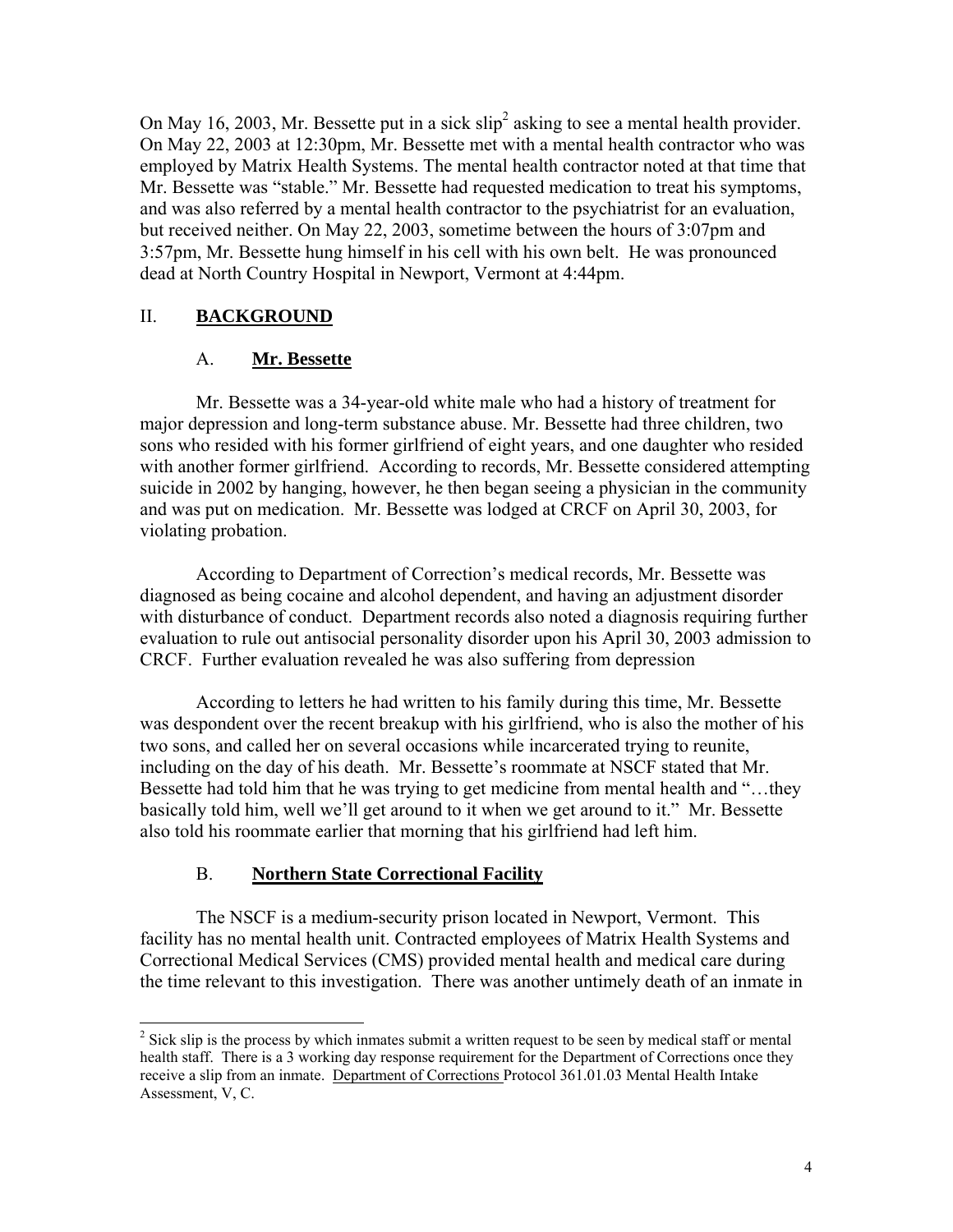the month prior to Mr. Bessette's death<sup>3</sup>. That inmate died of an apparent overdose. Autopsy and police reports have not yet been released pending further investigation.

# C. **Chittenden Regional Correctional Facility**

The CRCF is a medium-security jail located in South Burlington, Vermont. This facility has no mental health unit. Contracted employees of Matrix Health Systems and Correctional Medical Services (CMS) provided mental health and medical care during the times relevant to this investigation. This facility housed both male and female inmates at the time of Mr. Bessette's incarceration.

# D. **Vermont Protection & Advocacy, Inc.**

Vermont Protection & Advocacy, Inc. (VP&A) is an independent, private nonprofit agency mandated by federal law to provide advocacy services on behalf of people with disabilities to ensure their rights are protected. See Developmental Disabilities Assistance and Bill of Rights Act, 42 U.S.C. § 15001 et seq.; Protection and Advocacy for Individuals with Mental Illness Act, 42 U.S.C. § 10801 et seq; 42 C.F.R. Part 51 et seq.

Under this federal mandate, VP&A has the duty and authority to investigate allegations of abuse and/or neglect involving people with disabilities, if the incident is reported to VP&A, or if VP&A determines there is probable cause that an incident of abuse and/or neglect occurred. Id. VP&A has jurisdiction to conduct investigations of alleged abuse and/or neglect in the following settings: hospitals, nursing homes, community facilities, board and care homes, homeless shelters, and jails and prisons. 42 U.S.C. § 10802(3); 42 C.F.R. § 51.2.

# III. **CIRCUMSTANCES SURROUNDING THE DEATH OF MR. BESSETTE**

### A. **Sequence of Events at CRCF**

Mr. Bessette was lodged as a detainee at CRCF on April 30, 2003.

Mr. Bessette's first contact with a mental health provider after his April 30, 2003, lodging was with a mental health contractor on May 1, 2003 when that contractor completed a Mental Health Evaluation form and a Mental Status Evaluation form. That mental health contractor placed him on 15-minute checks on May 1, 2003, but it is not clear from reviewing the record if he was on Special Suicide Watch or Standard Suicide

<span id="page-4-0"></span> <sup>3</sup> <sup>3</sup> VP&A is investigating the untimely death of an inmate at NSCF that occurred a month prior to Mr. Bessette's death.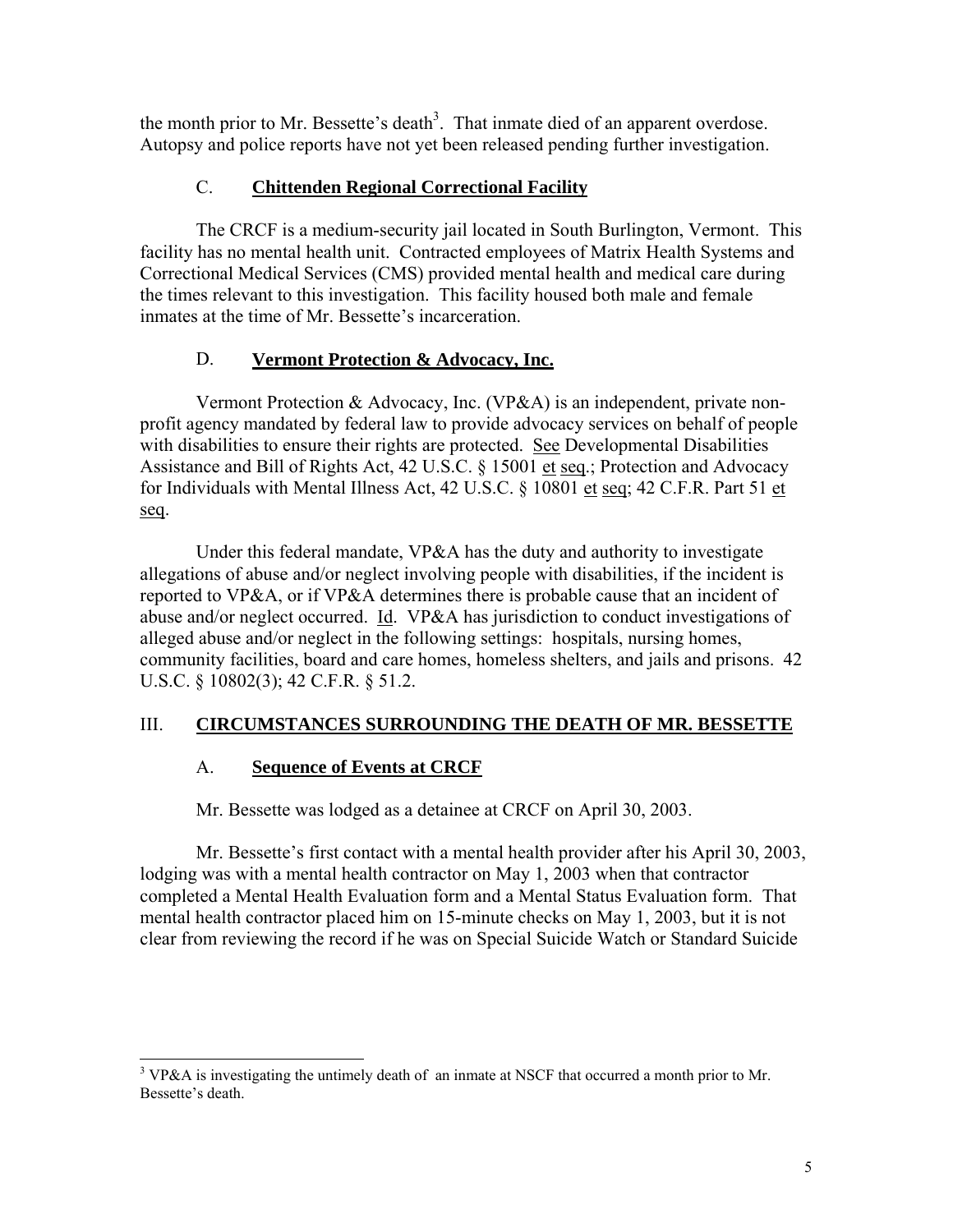Watch.<sup>[4](#page-5-0)</sup> The Mental Health Evaluation form indicates Mr. Bessette's prior history of treatment with his outside physician and being prescribed medication. The evaluation also notes Mr. Bessette had a 20 year history of cocaine addiction. The Diagnostic Impressions as noted on this evaluation by this mental mealth contractor were: Axis I: Cocaine dependence and alcohol dependence, adjustment disorder with disturbance of conduct. Axis II: rule out antisocial personality disorder. That same day the contractor completed a Mental Health Treatment Plan / Progress Report for Mr. Bessette, which noted to continue him on 15-minute checks with a target date of May 2, 2003.

Mr. Bessette was given an Initial Needs Survey<sup>[5](#page-5-1)</sup> (INS) at CRCF on May 2, 2003 by a correctional officer. This INS included three (3) responses which are "…critical items for which immediate attention is warranted" and required notification of the Shift Supervisor. $6$  The supervisor's action was noted below on the same form, which read, "Seen immediately by mental health, per mental health does not need to be on 15 minute checks."

Mr. Bessette met again with the mental health contractor on May 2, 2003, at which time the contractor discontinued the 15 minute checks, noting "Denies current thoughts/plans/intent to harm self or others…remove from 15 min.  $\sqrt{s}$  [checks], inmate informed he can request mental health for supportive counseling if he so desired."

On May 5, 2003, the mental health contractor met with Mr. Bessette again. It was noted in his medical record, "Last night I had sort of a breakdown. I thought of hanging myself or cutting myself. I was crying uncontrollably…" The record then instructed, "remain on 15 minute  $\sqrt{s}$  [checks] due to ongoing suicidal ideation/fragile state, refer to tx [treatment] team."

This mental health contractor stated in an interview with VP&A that she first discussed Mr. Bessette's condition at the treatment team meeting on May 6, 2003, and that at least one contracted psychiatrist was present at that meeting. The mental health contractor reports the response was that because Mr. Bessette came in with drugs in his system, it would be at least three weeks before the psychiatrist would evaluate him for

<span id="page-5-0"></span> <sup>4</sup> Department of Corrections, Protocol 361.01.13, Suicide Prevention, V. Policy, *…An inmate is particularly susceptible to becoming suicidal immediately upon admission to a facility (including transfers), when intoxicated from alcohol or other drugs at the time of admission…*VI. Protocol B. Communication/Referral, (3) *The Shift Supervisor shall ensure that appropriate correctional staff are properly informed of the status of each inmate placed on suicide watch and an Authorization for Suicide Watch and Suicide Watch Observation Log shall be completed for all inmates placed on suicide watch.* 

<span id="page-5-1"></span><sup>&</sup>lt;sup>5</sup> Department of Corrections, Mental Health Receiving Screening, Protocol 361.01.01 IV. Definitions, Initial Needs Survey *is a system of structured inquiry and observation designed to prevent newly arrived inmates who pose a health or safety threat to themselves or others from being admitted to the facility's general population, and to identify those newly admitted inmates in need of medical care.* 

<span id="page-5-2"></span><sup>&</sup>lt;sup>6</sup> Initial Needs Survey, Scoring and Action Sheet, #4 If you checked any of the non-shaded boxes which *contained a \*, notify the Shift Supervisor immediately. These are critical items for which immediate attention is warranted.* Department of Corrections Protocol 361.01.01-A.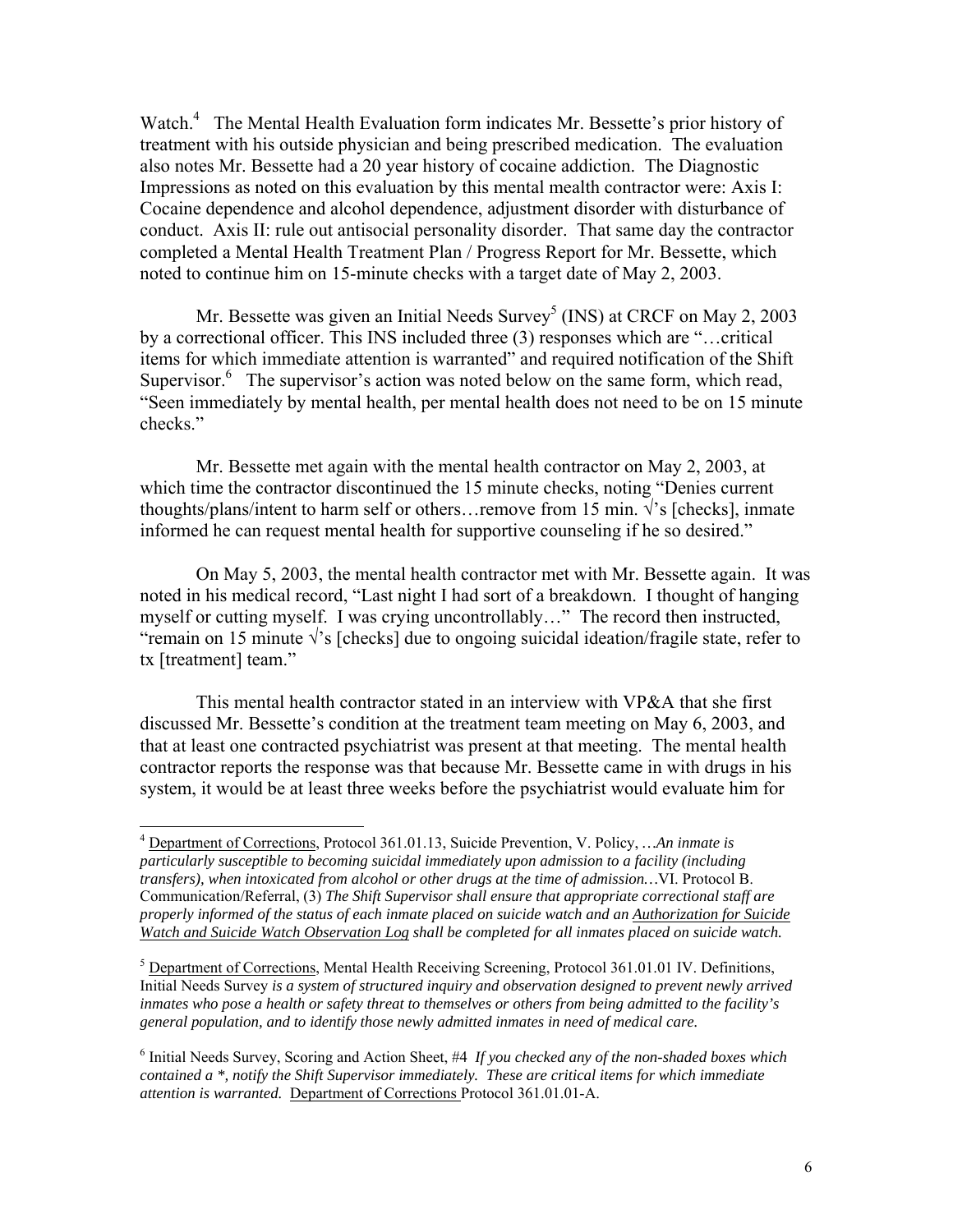any type of medication to treat his symptoms.

On May 6, 2003, another mental health contractor at CRCF met with Mr. Bessette. It was noted in his medical record, "…apparent low risk for harm today…will see upon request...d/c [discontinue] 15's."

On May 7, 2003, Mr. Bessette was seen in the medical office as documented by a registered nurse who wrote the following in Mr. Bessette's CMS Interdisciplinary Progress Notes: "IM [inmate] seems depressed and talks about suicide but denies having a plan…call to CO [correctional officer] and IM put on 15 minute checks …[Psychiatrist] aware. To be seen tomorrow by MH [mental health]... ." There was no written referral<sup>[7](#page-6-0)</sup> form for mental health in his medical record for this date.

On May 7, 2003, the registered nurse also completed an *Intake Mental Health Screening and Assessment* form. The following questions and answers are noted on the left hand side of this form: Suicide Potential Screening: 1. Arresting or transporting officer believes subject may be suicide risk – answered yes. 6. Has psychiatric history (psychotropic medication or treatment) – answered yes. 8. Expresses thoughts about killing self – answered yes. 11. Expresses feelings there is nothing to look forward to in the future (feelings of helplessness and hopelessness) – answered yes. 13. Appears overly anxious, afraid or angry – answered yes. On the right hand side of this same form, the following questions and answers are noted: Psychiatric Screening: 1. History of psychotropic meds – answered no. This notation is in direct conflict with the information provided in Question #6 on the left hand side of the form. There is a comment noted at the bottom of this form, apparently attributed to Mr. Bessette: "I just got taken away from my family I have nothing to live for."

On May 8, 2003 at 12:30pm, the original mental health contractor met with Mr. Bessette. It was noted in his medical record, "…inmate quite candid about suicidal thoughts, which he continues to describe as 'intense' when he's having them, but that they 'come and go'. Reports extremely depressed mood with frequent crying spells and fear about his impulsivity…continue on 15 min.  $\sqrt{s}$  [checks]…will discuss case in tx [treatment] tm [team] ... ."

On May 8, 2003 at 4:00pm, Mr. Bessette was seen by a different registered nurse who noted the following in Mr. Bessette's CMS Interdisciplinary Progress Notes: "I/M [inmate] to HC [health center]. MH [mental health] gave paper from I/M stating he had 'chest pains, irregular heart beat'…consult with MH… regarding future tx [treatment] plan. Place on MD/NP[doctor/nurse practitioner] list for FU [follow up]." There was no written referral form in his medical record for mental health.

On May 9, 2003, the mental health contractor met with Mr. Bessette again. It was noted in his medical record, "I have suicidal thoughts about every ten minutes. I feel

<span id="page-6-0"></span> <sup>7</sup> DOC Protocol 361.01.02 Referral for Mental Health Services, V., B. *Mental health referrals by staff members (1) Any staff member who believes that an inmate may be in need of mental health services shall complete a Mental Health Referral form.*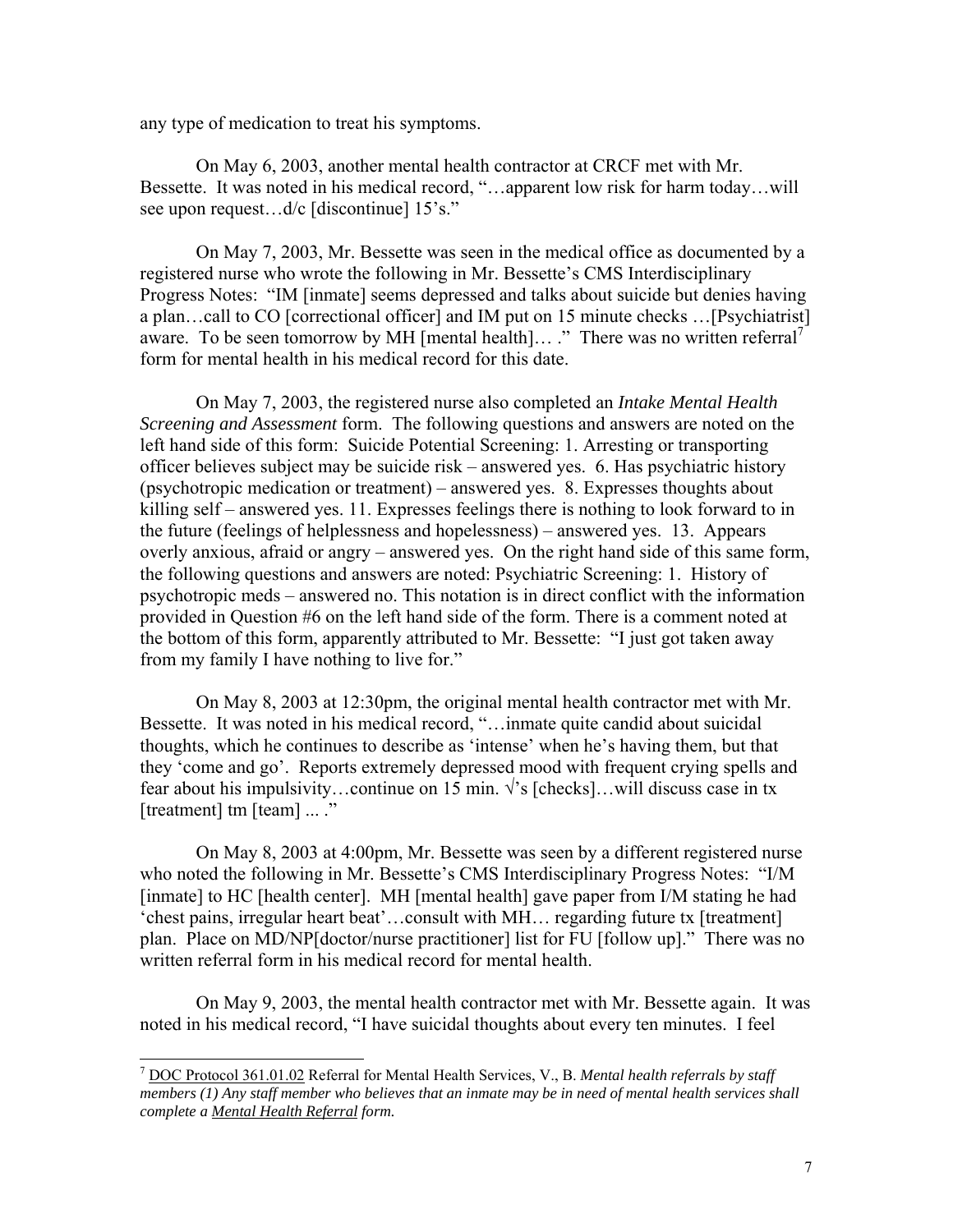more and more depressed…". The note goes on to state, "will remain on 15 min.  $\sqrt{s}$ [checks] given frequency and intensity of SI [suicidal ideation]...will refer Mr. Bessette to see [psychiatrist]5/13/03 to evaluate for antidepressants given severity of symptoms and due to sx's [symptoms] actually getting worse over time."

On May 11, 2003, a licensed practical nurse completed a *Health Services Transfer Form* for Mr. Bessette pending his transfer to NSCF. The nurse indicated the following answers to relevant questions on the transfer form: Mental health special concerns: None; Mental health history: None; Follow up care: left blank; Pending consults/appointments: left blank; Mental Health Roster? Answered 'no'; Cleared by mental health for intra-system transfer: left blank; Date of last mental health assessment: 5/6/03 [incorrect date].

Mr. Bessette was transferred from CRCF to NSCF on May 11, 2003.

The original mental health contractor from CRCF stated in an interview with VP&A that on May 12, 2003, she called the psychiatrist again with her concerns regarding Mr. Bessette's signs of depression and was told to raise her concerns at the next treatment team meeting.

On May 13, 2003, the treatment team met at CRCF, at which time the mental health contractor was notified that Mr. Bessette had been transferred to Newport.

#### B. **Sequence of Events at NSCF**

On May 11, 2003, a registered nurse at NSCF, completed the *Health Services Reception Form* which noted the following answer to one question: 3) Referrals: (d) Mental Health – circled "no."

On May 11, 2003, a correctional officer, completed the *Initial Needs Survey* on Mr. Bessette. This survey contained three responses that are "…critical items for which immediate attention is warranted" and require notification of the Shift Supervisor. The Shift Supervisor did sign off under "Shift Supervisor Action" putting Mr. Bessette on 15 minute checks on this same date. *See footnotes 5 and 6.*

Also on May 11, 2003, the correctional officer completed an *Intake Medical Screening* form for Mr. Bessette. Mental health was marked with a question mark.

On May 13, 2003, a mental health contractor met with Mr. Bessette. It was noted in his medical record, "...pt currently placed on 15  $\sqrt{ }$ 's [checks] for high INS [Initial Needs Survey]…'Have thoughts of suicide but I have my boys.' Pt. denies any plan or intent, yet, reports sporadic thoughts. Pt. seeking medication for depressive sx's [symptoms]. Pt. reports sleep disturbance, emotional instability, and irritability…(+) [positive] (illegible) cocaine user with sporadic SI [suicidal ideation] thoughts. Hx [history] of suicide under the influence. Reports depression sx's but this could be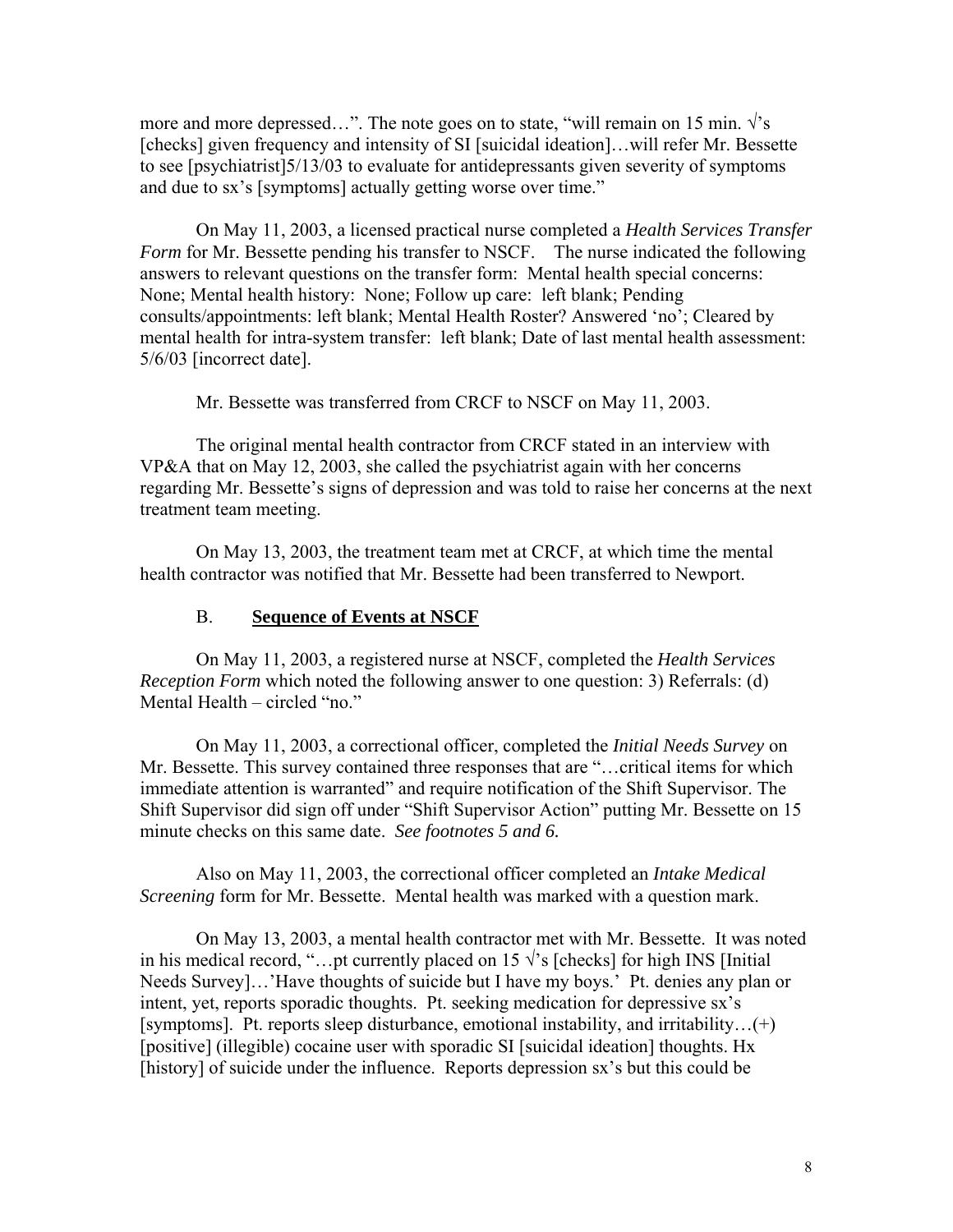secondary to cocaine use. Stable, low risk of self-harm. Send for records<sup>[8](#page-8-0)</sup>, 30  $\sqrt{3}$  [minute checks] for 24 hr then d/c [discontinue]." Even though this mental health contractor noted to send for Mr. Bessette's outside records, there is no documentation or signed release indicating the records had been requested, as is required by protocol.<sup>9</sup> Mr. Bessette was housed in the Delta Bravo (DB) unit at NSCF.

The mental health contractor did not schedule Mr. Bessette at that time for medication evaluation to treat his depressive symptoms, even though Mr. Bessette was requesting medication, and his prior mental health records from CRCF indicate that the previous mental health contractor was referring him to the psychiatrist for medication evaluation. Nor was a scheduled appointment made for Mr. Bessette to meet with the psychiatrist even though the previous mental health contractor made the referral at CRCF for a May 13, 2003 appointment with the psychiatrist.

On May 16, 2003, Mr. Bessette submitted a sick slip to see someone in mental health. The slip read, "I am having a breakdown and I need to talk to a counselor." Mr. Bessette was not seen until May 22, 2003 (5 working days). S*ee footnote 2*.

On May 22, 2003 at 12:30pm, Mr. Bessette was seen by the mental health contractor. It was noted in his medical record, "'I just needed to talk with someone'…Pt reports his attorney suggested VOP [violation of probation] 60 days sentence. Pt. reports this is good news, optimistic about the offer…Pt with narcissistic traits and substance abuse. Reports futuristic thinking, hopeful about release and spending time with his wife and children. No need to ascertain records due to pt. increased affect, outlook and possible release in 60 days. Stable, not SI/HI [suicidal ideation/homicidal ideation]. See upon request."

On May 22, 2003, sometime between 3:07pm and 3:57pm, Mr. Bessette hung himself with his own belt from the top bunk in his cell. His roommate found him at 3:57.

May 22, 2003 at approximately 4:20pm, Mr. Bessette was transported to the North Country Hospital via Newport Ambulance. He was pronounced dead at 4:44pm.

<span id="page-8-0"></span> <sup>8</sup> Department of Corrections Protocol 361.01.03 Mental Health Intake Assessment, V. E. *If an inmate has a history of mental health treatment, the inmate's signed authorization for release of information from previous providers shall be secured at the time of the mental health intake assessment…The original signed authorization(s) shall be forwarded to the provider(s) and copies of the authorizations shall be filed in the inmate's medical chart.* 

<span id="page-8-1"></span><sup>9</sup> Department of Corrections Protocol 361.01.07 Continuity of Care for Medical/Mental Health Services A. 1. b. *If an inmate has a condition for which previous health records would be helpful in providing continuity of care, the inmate will be asked to sign a Release of Information form…'* and 2. B. 1. c.(2) *The mental health staff member shall submit the form to the administrative staff who will then send for the requested information by mail, fax, etc.* and (5) *Documentation of these actions shall be noted in the inmate's mental health chart.*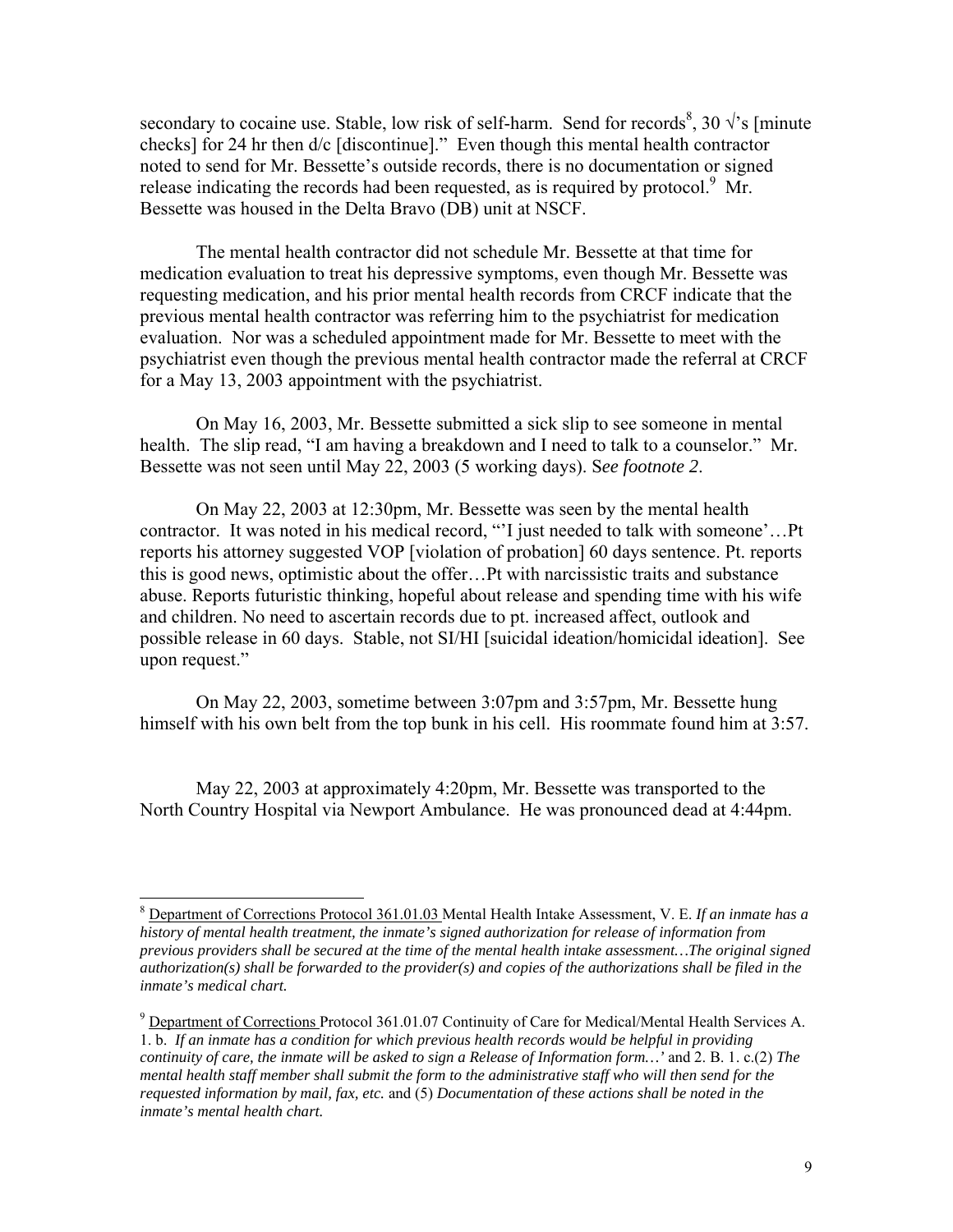# IV. **INVESTIGATIONS INTO THE DEATH OF MR. BESSETTE**

# A. **Vermont Department of Corrections**

The Vermont Department of Corrections conducted an internal investigation into the death of Mr. Bessette. Their report indicates that all procedures were followed and that staff handled the incident accordingly.

# B. **Vermont State Police**

The Vermont State Police conducted an investigation into the death of Mr. Bessette on May 22, 2003. Upon review of the scene of the death, interviews with witnesses and Department of Correction's staff and the assistant medical examiner, the Vermont State Police concluded that Mr. Bessette had committed suicide by hanging. The police report did not address to what extent the Department of Corrections and its contractors complied with policies relevant to Mr. Bessette's care and treatment prior to his death.

# C. **State of Vermont Chief Medical Examiners Office**

The State of Vermont Chief Medical Examiner's Office conducted an investigation into the death of Mr. Bessette The Assistant Medical Examiner in this case was present during the interviews of witnesses with the Vermont State Police, conducted a scene investigation, and photographed the body of Mr. Bessette at the hospital before it was released to the Medical Examiner. It was concluded to be a suicide by hanging.

### D. **Vermont Protection & Advocacy, Inc**.

VP&A first learned of Mr. Bessette's death as a result of a news article in a local paper. On May 30, 2003, VP&A opened its own investigation, which included the following:

- $\rightarrow$  Review of Mr. Bessette's medical and mental health record onsite at NSCF and later review of a copy of his file.
- $\rightarrow$  Review of Vermont Department of Correction's Protocols regarding medical and mental health treatment.
- Review of Vermont Department of Correction's Report of the Untimely Death of Lawrence Bessette.
- $\rightarrow$  Review of the Vermont State Police investigation report and supporting documents; interview with Vermont State Police detective in Derby.
- Review of the Chief Medical Examiner's autopsy report.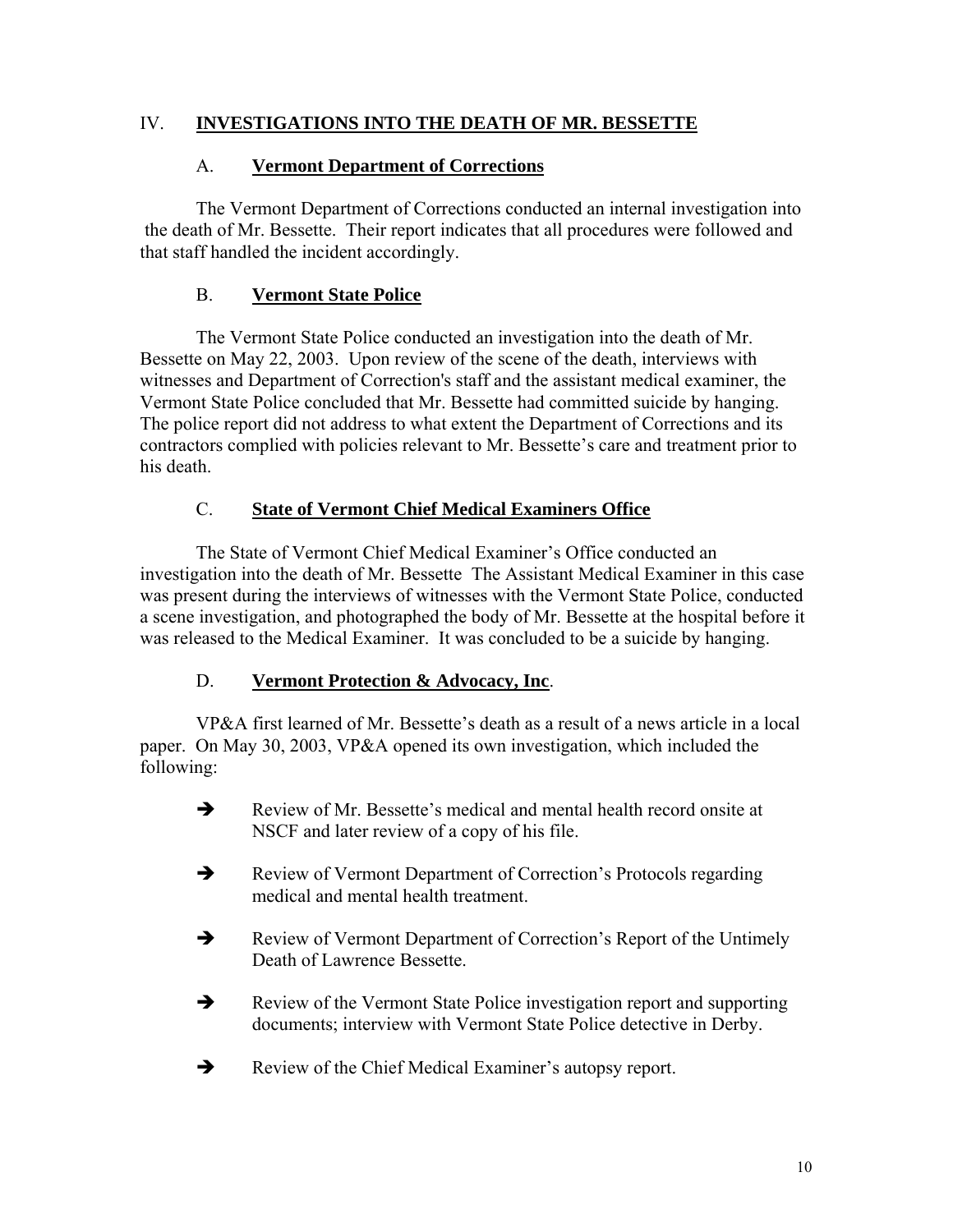- $\rightarrow$  Review of records from the North Country Hospital Emergency Room.
- $\rightarrow$  Interview with the family of Mr. Bessette
- $\rightarrow$  Review of personal letters written by Mr. Bessette to his family.
- $\rightarrow$  Review of Mr. Bessette's medical records from outside physician.
- $\rightarrow$  Interview with former Matrix Clinician who treated Mr. Bessette
- Review of records from Newport Ambulance Service.

### V. **FINDINGS AND CONCLUSIONS**

VP&A's investigation found no evidence to suggest that Mr. Bessette's death was anything other than a suicide. This was also the conclusion of investigations conducted by the Vermont State Police, the Vermont Department of Corrections, and the Chief Medical Examiner's Office.

VP&A's investigation did find evidence that the Department of Corrections and its contracted agents, Matrix Health Systems and Correctional Medical Services, provided severely substandard mental health and medical care to Mr. Bessette. Mr. Bessette was in the Vermont Department of Corrections' custody for 23 days with no psychiatric evaluation or medication, despite repeated requests for help and admissions he was having suicidal thoughts and was feeling depressed. Numerous failures to abide by rules, policies and protocols on the part of a variety of staff may have contributed to Mr. Bessette's untimely death. These failures on the part of the Department of Corrections and its contractors could only have occurred in an environment that did not require strict adherence to policies and quality assurance in the provision of mental health treatment. The following sections, A-F, detail the specific violations VP&A uncovered during its investigations and the impact of the violations on Mr. Bessette's death.

### **A. Outside Records Request**

No effort was made to obtain Mr. Bessette's outside medical records by mental health contractors at CRCF even though he reported that he had received treatment on the outside, including medications. The mental health contractor in Newport noted his intention to request Mr. Bessette's outside records initially, but then decided against it after the second visit with Mr. Bessette because Mr. Bessette seemed to be "stable." VP&A obtained copies of Mr. Bessette's medical records from his outside physician and the following significant findings were made:

(1) As far back as 1997, Mr. Bessette was being treated with Neurontin and Wellbutrin for a suspected mood disorder. In October of 1997 it was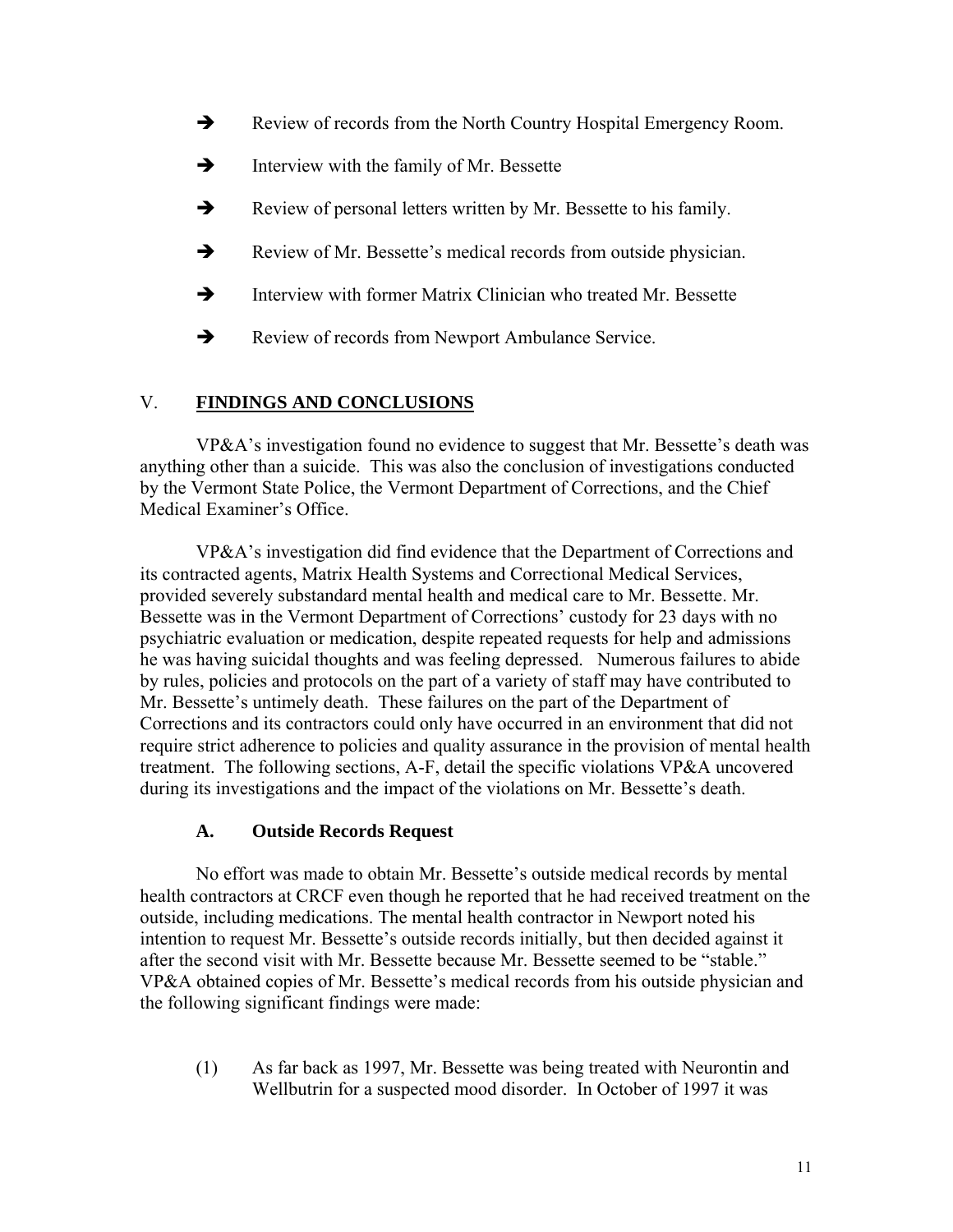noted "c/o [complaint of] wicked depression…admits to suicidal thoughts…notes anger, intense mood swings…depression".

- (2) On November 27, 2002, Mr. Bessette went to the doctor because he was "…feeling down all the time…having voice tell him to hurt self, took rope/made into noose to hang self…major depressive episode, severe with psychotic features. Candidate for antidepressants. F/u 12/3/02."
- (3) On December 4, 2002, "Will start with mood stabilizer. Neurontin 300mg…patient will recheck in one week at which time an SSRI [Selective Serotonin Reuptake Inhibitors] will be added, probably Prozac for increased Serotonin."

Mr. Bessette was a person who needed and benefited from psychiatric interventions, including medications.

### **B. Suicide Watch Documents**

Mr. Bessette was routinely on and off 15-minute checks, or suicide watch $10$ , while at CRCF. However, there are no *Authorization for Suicide Watch* or *Suicide Watch Observation Log* forms in his medical record<sup>11</sup>. (*See also footnote*  $\overline{1}$  *and* 4). There is also no documentation at CRCF as to what type of cell Mr. Bessette was placed in while on these 15-minute checks<sup>12</sup>. And as noted earlier in this report, the type of watch Mr. Bessette was placed on was not documented in his record, i.e., **standard observation**  versus **special observation**. Had the mental health contractors' documentation required a special observation status, the psychiatrist would have had a duty to evaluate the patient before he could be removed from this type of observation.<sup>[13](#page-11-3)</sup>

<span id="page-11-0"></span> <sup>10</sup> Department of Corrections Protocol 361.01.13, Suicide Prevention, Definitions, *Suicide Watch: defines a level of increased supervision and observation of inmates believed to be at risk of suicide. Two levels of watch are possible: constant (continuous) and close. Watch may be authorized by mental health staff or supervisory correctional personnel.* 

<span id="page-11-1"></span><sup>11</sup> Department of Corrections Protocol 361.01.13, Suicide Prevention, VI. Protocol, F. 4. *Copies of the Authorization for Suicide Watch and Suicide Watch Observation Sheet forms shall be filed in the inmate's medical chart.*

<span id="page-11-2"></span><sup>12</sup> Department of Corrections Protocol 361.01.13 Suicide Prevention, Definitions, *Safe Cells: designated cells located within each institution for placement of inmates on watch status. With few exceptions, these cells should be located in the infirmary or mental health unit or booking unit; such cells are never to be located in administrative segregation units. Safe cells must allow unobstructed visibility to all areas of the cell and contain no hooks or other places to hang oneself.* And VI. Protocol B. 1. …*An inmate suspected of being suicidal shall be housed in the facility crisis cell (safe cell) or other secure housing and placed on suicide watch until seen by clinical staff.* 

<span id="page-11-3"></span><sup>&</sup>lt;sup>13</sup> Department of Corrections Protocol 361.01.13, D. Monitoring – Levels of Supervision, 3. Special Observation, d. *This level of observation may only be discontinued by a psychologist or psychiatrist after a face-to-face assessment of the inmate.*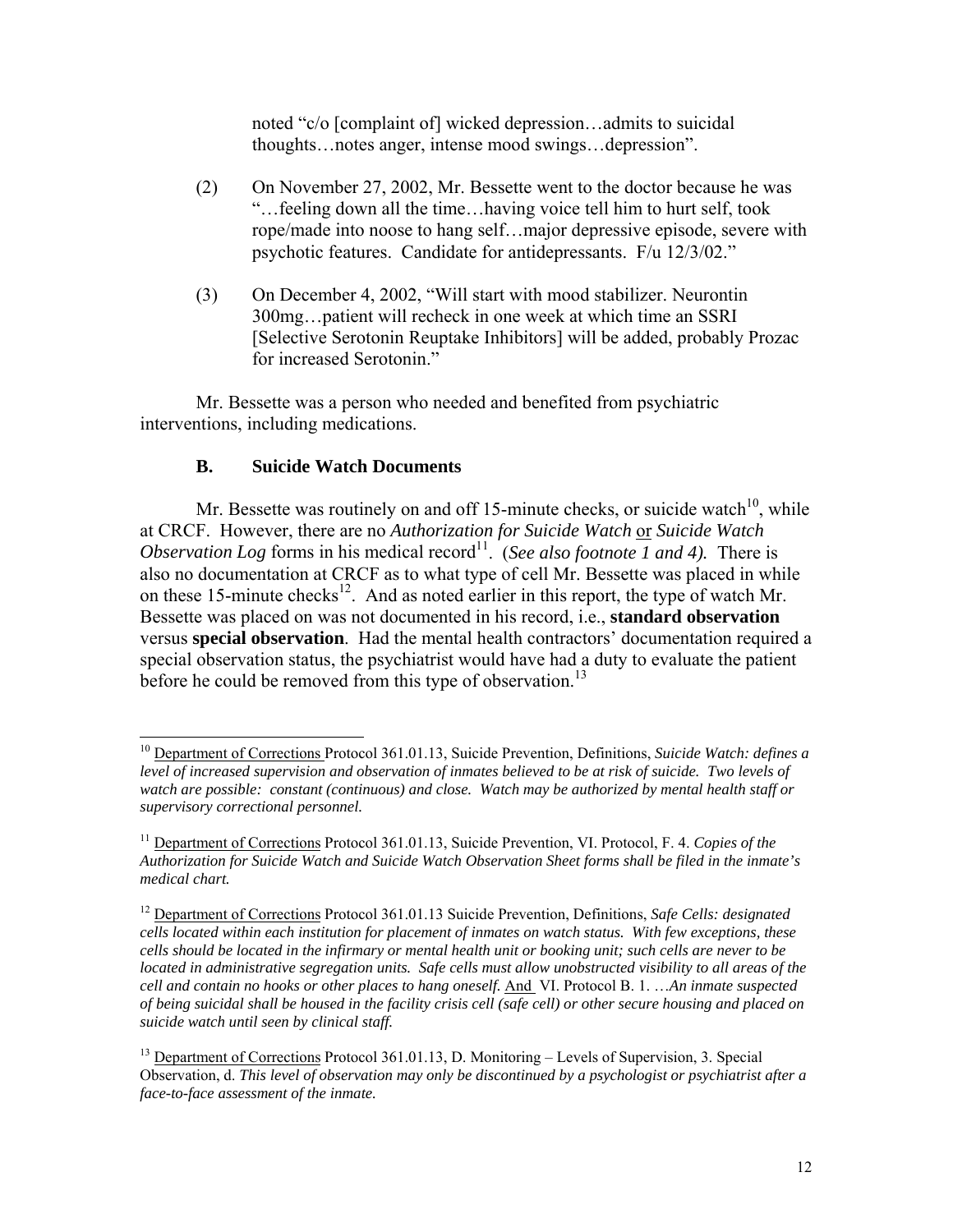### **C. Transfer Between Facilities**

Likewise, when Mr. Bessette first arrived at NSCF, a shift supervisor put him on 15-minute checks on May 11, 2003. There was no documentation in his medical record as referenced in the paragraph above regarding those checks other than on the INS. There is also no documentation to show what kind of cell Mr. Bessette was housed in while on 15-minute checks. Those checks were subsequently discontinued by the mental health contractor there.

The CRCF mental health contractor's May 9, 2003, recommendation that Mr. Bessette be evaluated for possible medications to treat his depression (by the psychiatrist) was not implemented when Mr. Bessette was transferred to NSCF in Newport. The Correctional Medical Services staff at CRCF played a tragic role in ensuring that Mr. Bessette was not scheduled with either a physician or a psychiatrist by incorrectly documenting his mental health history and needs on the transfer form, which is a violation of Department protocols $14$ . Staff at CRCF also failed to have a mental health provider review and sign off on the transfer of Mr. Bessette to NSCF as indicated by the fact that the transfer form was blank under 'cleared by mental health'.<sup>15</sup>

# **D. Other DOC Procedural Failures**

Several procedural steps were not adhered to upon Mr. Bessette's arrival and subsequent stay at NSCF. According to Department of Corrections' protocol<sup>16</sup>, a mental health intake assessment is supposed to be completed within 7 days of an inmate's admission to a central facility. No *Mental Health Intake Assessment* form could be found in Mr. Bessette's medical record after his transfer to NSCF.

 The *Problem List* in Mr. Bessette's medical record was left blank. According to Department of Corrections' protocol<sup>17</sup>, there is specific information that must be recorded on the *Problem List* for each inmate. CRCF and NSCF both failed to document information on this form.

<span id="page-12-0"></span> <sup>14</sup> Department of Corrections Protocol 361.01.07, V., A., 2., b, (1): *When an inmate is transferred to another DOC facility, the top portion of the Intrasystem Transfer Summary form will be completed by the sending facility identifying current problems, medications and outstanding appointments/consultations.* 

<span id="page-12-1"></span><sup>15</sup> Department of Corrections Protocol 361.01.07, V. A., 2.a.(1): *All inmates who are transferring to another facility within VDOC will have their mental health records reviewed by the designated mental health staff prior to transfer.* 

<span id="page-12-2"></span><sup>16</sup> Department of Corrections Protocol 361.01.03 Mental Health Intake Assessment, V. Procedure, A. *A Mental Health Intake Assessment will be administered to all inmates by medical staff within 14 days of admission or earlier upon referral. At central facilities, this assessment must be administered within 7 days.* 

<span id="page-12-3"></span><sup>&</sup>lt;sup>17</sup> Department of Corrections Protocol 361.01.06 Individualized Treatment Planning, V. Protocol, B. Treatment Planning, 3. *In addition to completing the mental health treatment plan, each problem identified must be documented on the Problem List located at the front of the medical chart. In this way, only the number of the problem need be referenced on the treatment plan form.*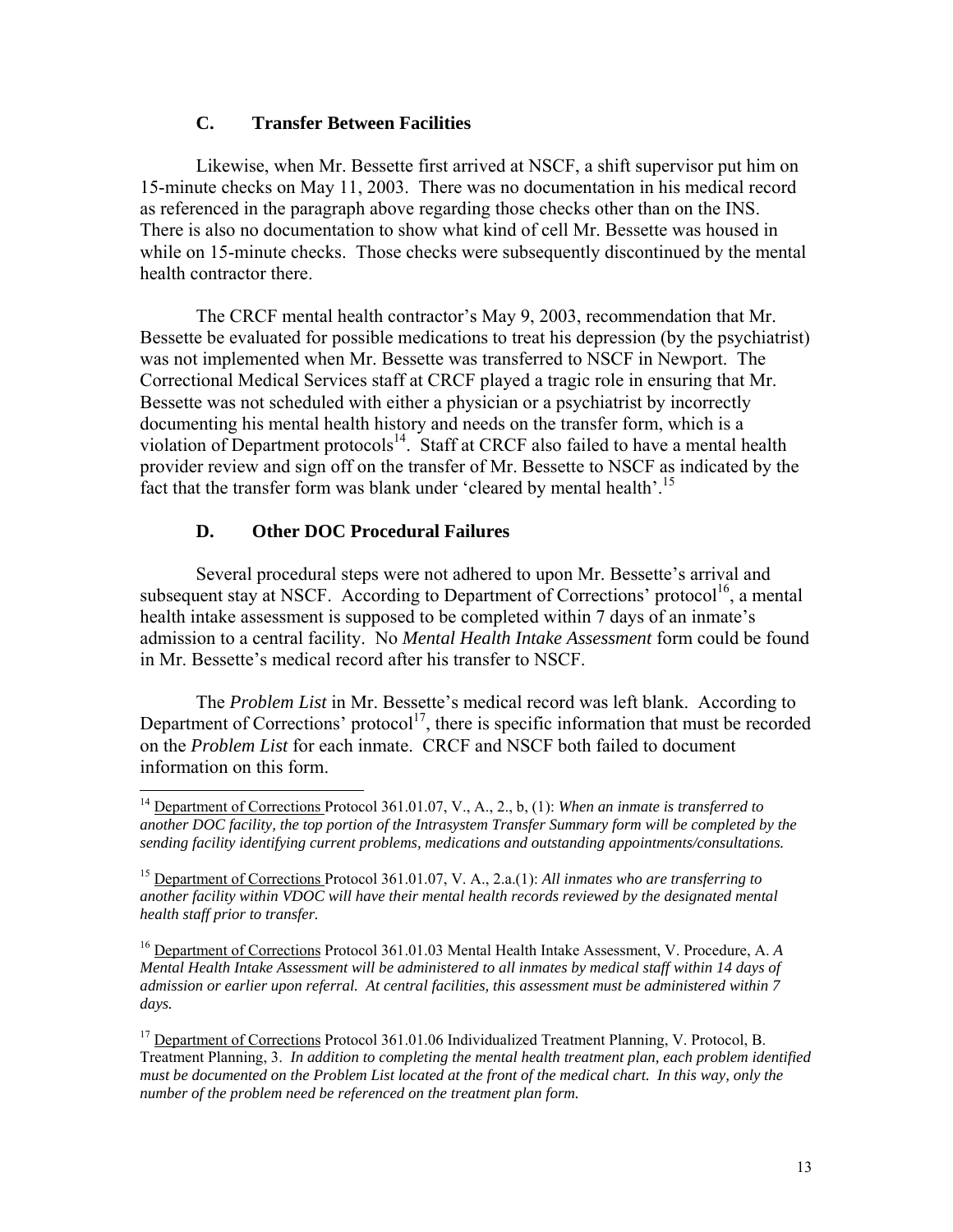One of the CMS employees at CRCF failed to document on Mr. Bessette's transfer form on May 11, 2003 that his last mental health evaluation was completed May 1, 2003 and was present in his medical record that was being sent to NSCF. Subsequently, the mental health contractor at NSCF failed to document in Mr. Bessette's medical record that he reviewed Mr. Bessette's prior mental health evaluation and related documentation<sup>18</sup>.

And even though Mr. Bessette was being seen routinely by mental health contractors at CRCF for severe symptoms of depression including suicidal ideation, there is no documentation in his medical record why he was never included on the *Mental Health Roster.*[19](#page-13-1) While a mental health contractor did attempt to discuss Mr. Bessette's case at the treatment team meetings, and had made more than three contacts with him for mental health purposes, there is no documentation that the treatment team considered inclusion of Mr. Bessette onto the roster.

Another failure on the part of CMS staff at CRCF and NSCF included failing to satisfy their duty to manage the symptoms that Mr. Bessette's record noted he was suffering in regard to an alleged cocaine addiction. While medical staff had a duty to manage these symptoms as stated in the Department's own protocols, they failed to do so as evidenced by complete lack of records noting any such treatment.<sup>20</sup> A physician never saw Mr. Bessette from April 30, 2003 until his death on May 22, 2003.

<span id="page-13-0"></span> <sup>18</sup> Department of Corrections Protocol 361.01.04 Mental Health Evaluation, V. 2. a. *due to the fact that <sup>a</sup> majority of inmates admitted to central facilities are sent from regional facilities where the mental health evaluation may already have taken place, it need not be repeated if it has been done within the preceding three months.* b. *in such cases, the sending facility must document on the transfer form that the mental health evaluation is present in the inmate's medical chart and mental health staff at the receiving facility must document that they have reviewed the evaluation and related documentation.*

<span id="page-13-1"></span><sup>&</sup>lt;sup>19</sup> Department of Corrections Protocol 361.01.12 Mental Health Roster: Admission/Discharge Criteria, V. Protocol, 3. *The inmate's case will be discussed at the weekly mental health team meeting and inclusion on the mental health roster will be determined by the team. This discussion and decision and decision process shall be completed following no more than three contacts with the inmate.* 4. *An inmate may be included on the mental health roster if it appears that active mental health treatment is needed on an ongoing basis. This would include individuals with acute or chronic mental illness, those undergoing continued psychopharmacotherapy, and those with significant psychiatric symptoms related to their incarceration.* 8. *If an inmate is not included on the mental health roster, a note must be placed in the inmate's chart documenting the reasons for this decision. Alternative options for treatment may be discussed with the inmate.* 

<span id="page-13-2"></span><sup>&</sup>lt;sup>20</sup> Department of Corrections Protocol 361.01.08, Management of Chemical Dependency and Withdrawal, V. Protocol, B. Management of Inmates Experiencing Acute Withdrawal, 2. *Treatment and observation of inmates manifesting mild or moderate symptoms of withdrawal from alcohol or other drugs (b) detoxification of these individuals remains a medical issue and should be managed by the medical staff. Mental health staff shall be consulted for the following: (1) when an inmate has special emotional needs at the time of detoxification such as suicidality; and (2) questions related to any potential relationships between substance abuse and mental illness.*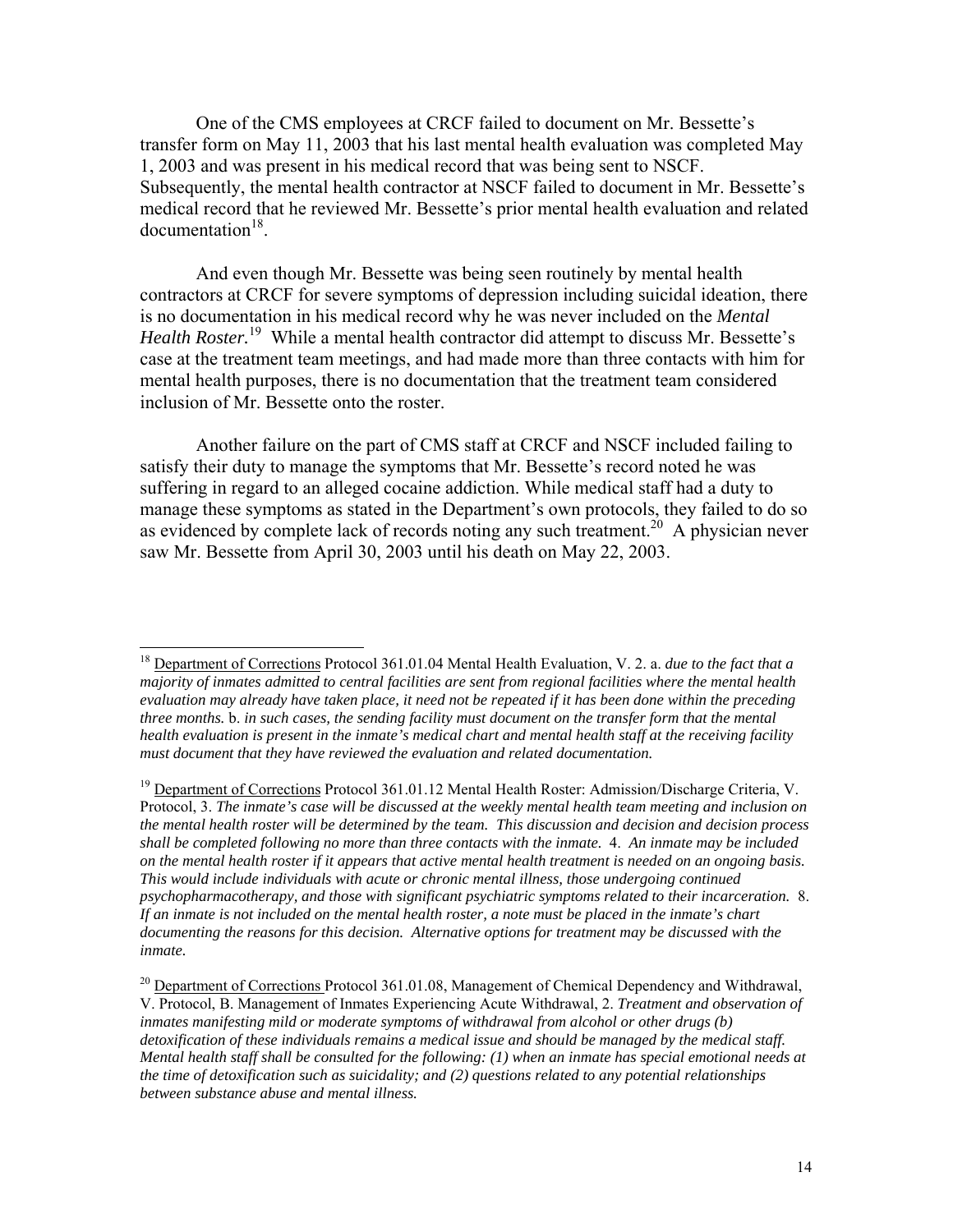### **E. Failure of Supervision at NSCF**

Aside from the lack of adequate mental health treatment that may have contributed to the death of Mr. Bessette, there is also some discrepancy regarding what time the correctional officer on duty the day of Mr. Bessette's death in the Delta Bravo Unit actually found Mr. Bessette hanging in his cell. The correctional officer documented on the NSCF Unit Travel Log on May 22, 2003, that he conducted a 'unit tour' at 3:05p.m. The correctional officer stated in his interview with the Vermont State Police that the last time he had checked on Mr. Bessette was around 3:07p.m. and he was in his cell, locked in. This correctional officer also noted on the Unit Travel Log that he conducted a unit tour at 3:35p.m., and following that at 3:35pm he noted the "10-33 DB medical." The correctional officer stated that Mr. Bessette's roommate came back from recreation time somewhere around 3:30pm and motioned to the correctional officer that Mr. Bessette was hanging.

This correctional officer's accounting of the time does not coincide with the times given by other personnel involved in responding to this incident. All other personnel interviewed by police who responded to the call for help identified 3:57p.m. as the approximate time of the call. Mr. Bessette's roommate stated to the Vermont State Police that he came back from the recreation yard around 3:30pm and "…noticed there was a sign up on the door saying he's going to the bathroom, so I stayed downstairs until the officer called head count at 4:00, around 4:00." This contradicts the correctional officer's assertion that the roommate found Mr. Bessette around 3:35pm upon arriving back from the recreation yard. No action on the part of the Department to acknowledge this contradiction or discipline the officer if there was a violation of rules has been made known to VP&A.

Another disturbing fact regarding Mr. Bessette's death is that Cardiopulmonary Resuscitation (CPR) was not immediately started by the correctional officer upon his taking down Mr. Bessette's body. The correctional officer indicated in his statement to the Vermont State Police, when asked if he performed CPR on Mr. Bessette, "No, sir, the medical staff and, were right at the door. I allowed them in because I was unit officer, I had to take care of the unit." The Vermont State Police detective then asked the correctional officer within how many minutes or seconds of the discovery would that have been? The correctional officer answered, "With, inside, way inside of five minutes." This failure to immediately start CPR is a violation of the Department's protocol.<sup>21</sup> Again, no action on the part of the Department to acknowledge this failure or discipline the officer if there was a violation of rules has been made known to VP&A.

<span id="page-14-0"></span><sup>&</sup>lt;sup>21</sup> Department of Corrections Protocol 361.01.13 Suicide Prevention, E. Intervention, 2. Intervention for suicide attempts (a) *When an inmate is discovered hanging, having made a potentially lethal cut, is unconscious or seriously disoriented, staff will immediately initiate appropriate first aid measures including, but not limited to, cutting the apparatus that is choking the inmate, calling for assistance and initiating CPR.* (b)(2) *Staff shall never wait for medical personnel to arrive before initiating life-saving measures.*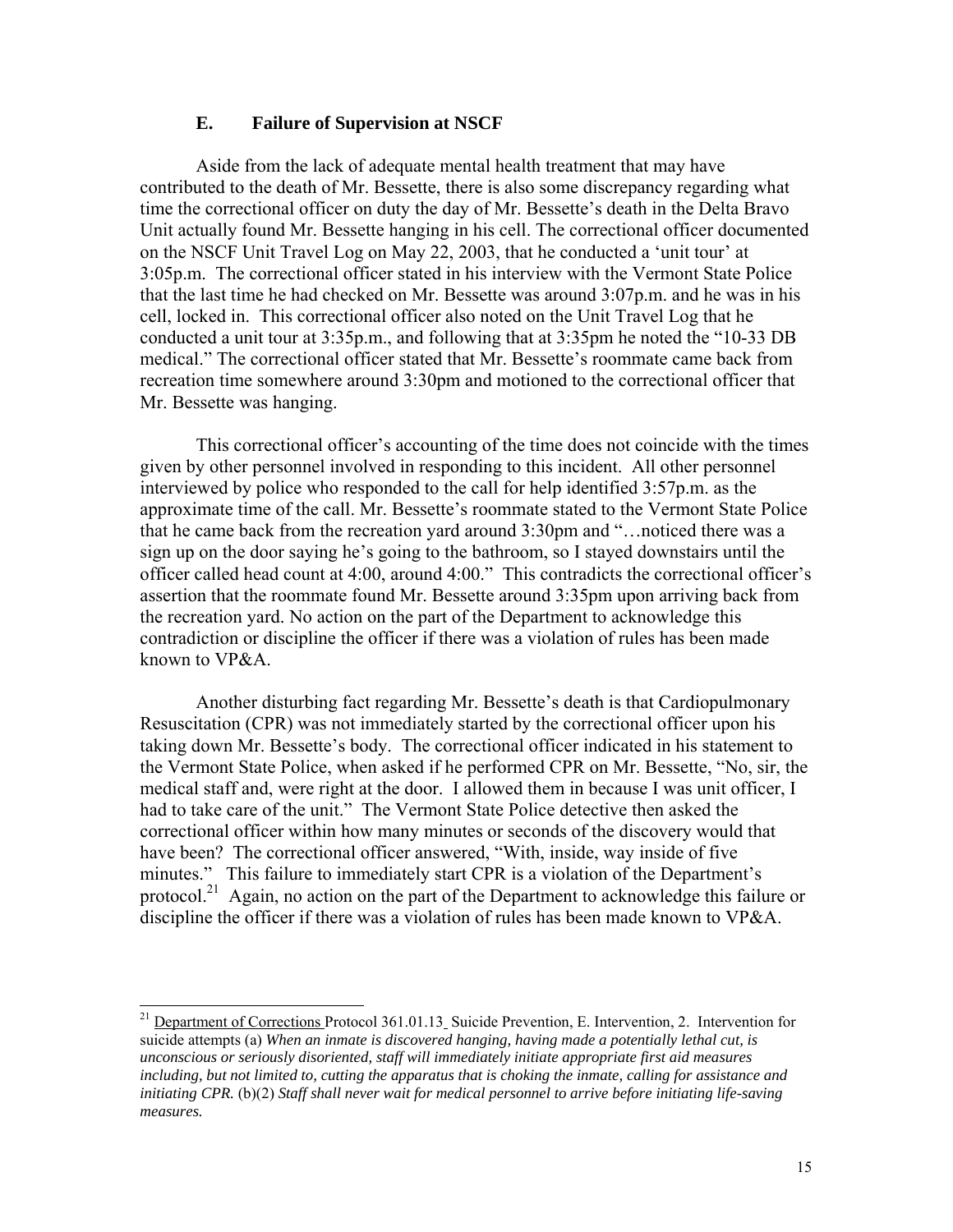### **F. Other Findings**

VP&A is also concerned that the Department's own internal investigation procedure is flawed. Besides not noting the discrepancies identified above, the scope of the investigation is too narrow to be an accurate accounting of the entire event.

Aside from Department protocols already noted as having been violated in this case, VP&A also finds the following were violated as well:

DOC Directive 361.01 Mental Health Directive II. Purpose, *The mission of the Vermont Department of Corrections' (VDOC) mental health services is three-fold: (1) to provide comprehensive clinical services to alleviate symptoms and reduce suffering; (2) to enhance the safety of the correctional facility environment for inmates, staff and visitors; and (3) To ready inmates with mental illness for participation in risk reducing programs through direct services, case coordination, and research evaluations."* 

This directive was violated as evidenced by the fact that Mr. Bessette did not receive adequate mental health treatment as he was not evaluated by a psychiatrist even though several attempts were made at CRCF to have him evaluated, and he was not receiving medication to treat his depressive symptoms, which may have contributed to his untimely death.

■ DOC Protocol 361.01.14 Psychotropic Medications, V. *…Medications will be prescribed based on clinical presentation, mental health diagnosis and in accordance with the prevailing standard of care in the psychiatric community.* D. 7. *Medication management of inmates with substance abuse problems; C. When a question of major mental illness exists, or when an inmate is intransigent about reformulating his or her problems and persists in seeking medication, the psychiatrist should consult with the primary mental health provider in the development of psychiatric intervention. E. 1. Psychiatrist documentation (a) initial psychiatric evaluation shall be recorded as indicated in the Mental Health Evaluation policy and made a permanent part of the inmate's mental health record, and shall include the clinical rationale for any medication prescribed.* 

This protocol was violated as evidenced by the fact that Mr. Bessette had a substance abuse problem and was also seeking medication. Per the mental health contractor at CRCF, and documentation in Mr. Bessette's medical record, the psychiatrists contracted to provide care for Vermont's inmates were notified of Mr. Bessette's condition, yet did not evaluate him as per this protocol.

### VI. **EXPERT OPINION**

An independent psychiatrist had an opportunity to review this investigation report and contributed the following opinion: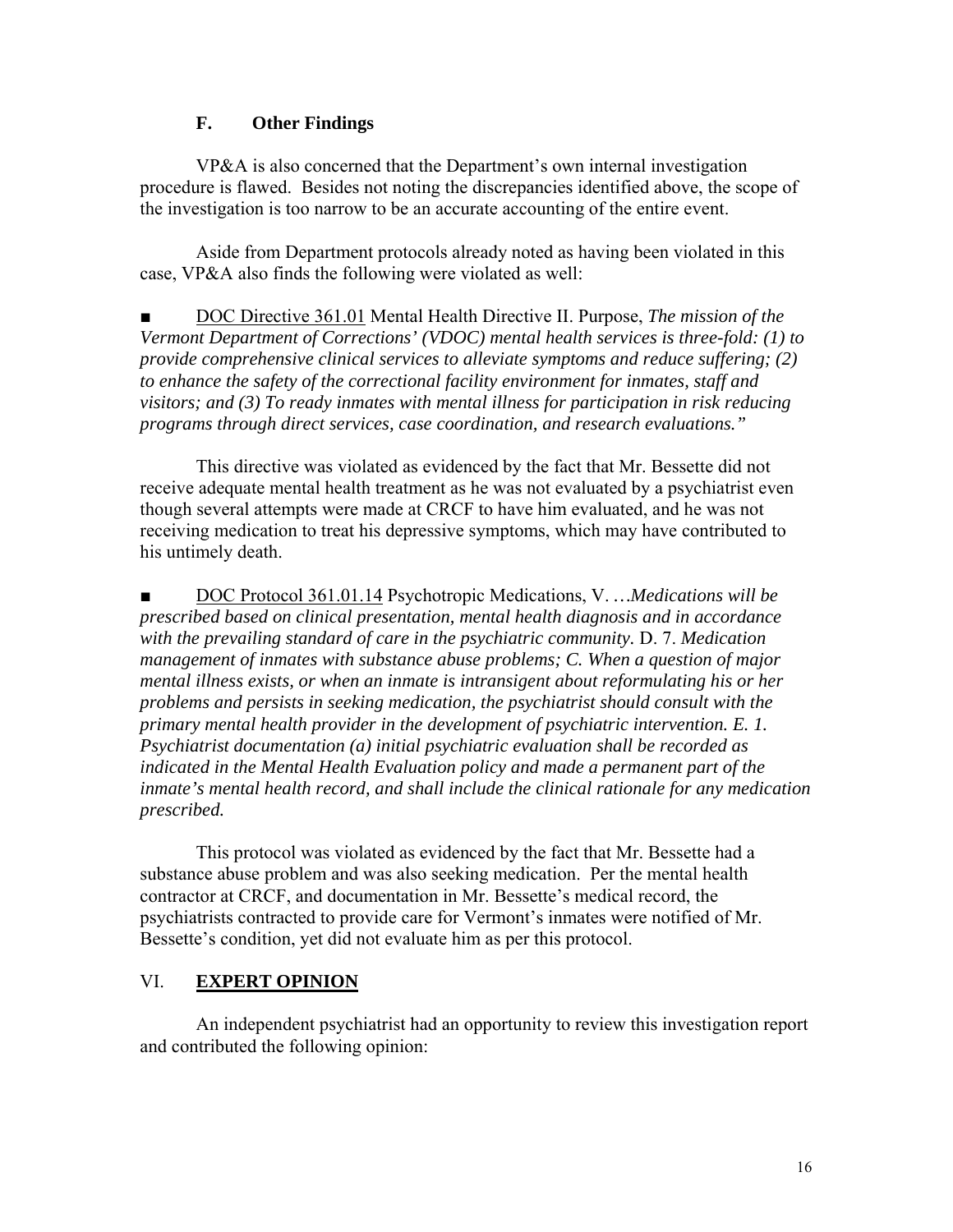"Many of the procedures that were not followed represent accepted standards of care in all treatment settings…It is clear to this writer that there were multiple areas where the standard of care was not rendered and these breeches in standard of care contributed to the unfortunate outcome for Mr. Bessette."

# VII. **RECOMMENDATIONS**

Based on its findings and conclusions, VP&A recommends that the following actions be undertaken by staff and all contracted employees at the Chittenden Regional Correctional Facility, the Northern State Correctional Facility, and the Department as a whole:

1. **Verifiable and ongoing staff training in recognizing and reporting behaviors that are potentially life threatening for the individual experiencing them.**

2. **Requiring psychiatrists to spend enough time in facilities to adequately assess the mental health needs of inmates.** Psychiatrists have the ultimate duty to provide mental health treatment to inmates when those inmates are referred to them. The psychiatrist must ensure that when an inmate has been referred for psychiatric evaluation and that inmate is transferred before the psychiatrist has had a chance to evaluate that inmate, that the receiving facility be aware of the need for an immediate psychiatric evaluation. A system to verify the actual amount of time psychiatrists spend with individual inmate/patients is strongly recommended.

3. **Assure that outside records are obtained when an inmate is lodged who has a history of mental illness or is experiencing symptoms of a mental illness.** In Mr. Bessette's case, CRCF did not request records, and the clinician at NSCF made the arbitrary decision to not request Mr. Bessette's outside records because Mr. Bessette seemed to be getting better. Had anyone taken the time to access his outside records, they would have found valuable information relating to Mr. Bessette's past mental health history. This process is currently required by Department of Correction's policy, but does not appear to be carried out consistently. VP&A strongly suggests the implementation of a program to both adequately train staff in the importance of obtaining these outside records and to assess adherence to this requirement.

4. **Continuity of Care.** Medications that were being taken on the outside before incarceration must be consistently verified and continued upon an individual's incarceration. The Department of Corrections' practice of 'base-lining' inmates for 14 days, or longer in some instances, when they have a substance abuse history creates an unnecessarily long length of time before an incarcerated individual is able to receive medications they were previously prescribed. This practice is not specifically allowed by the Department's rules, and particularly in the absence of any medical or therapeutic intervention regarding the effects of withdrawal, is unacceptable and must be addressed.